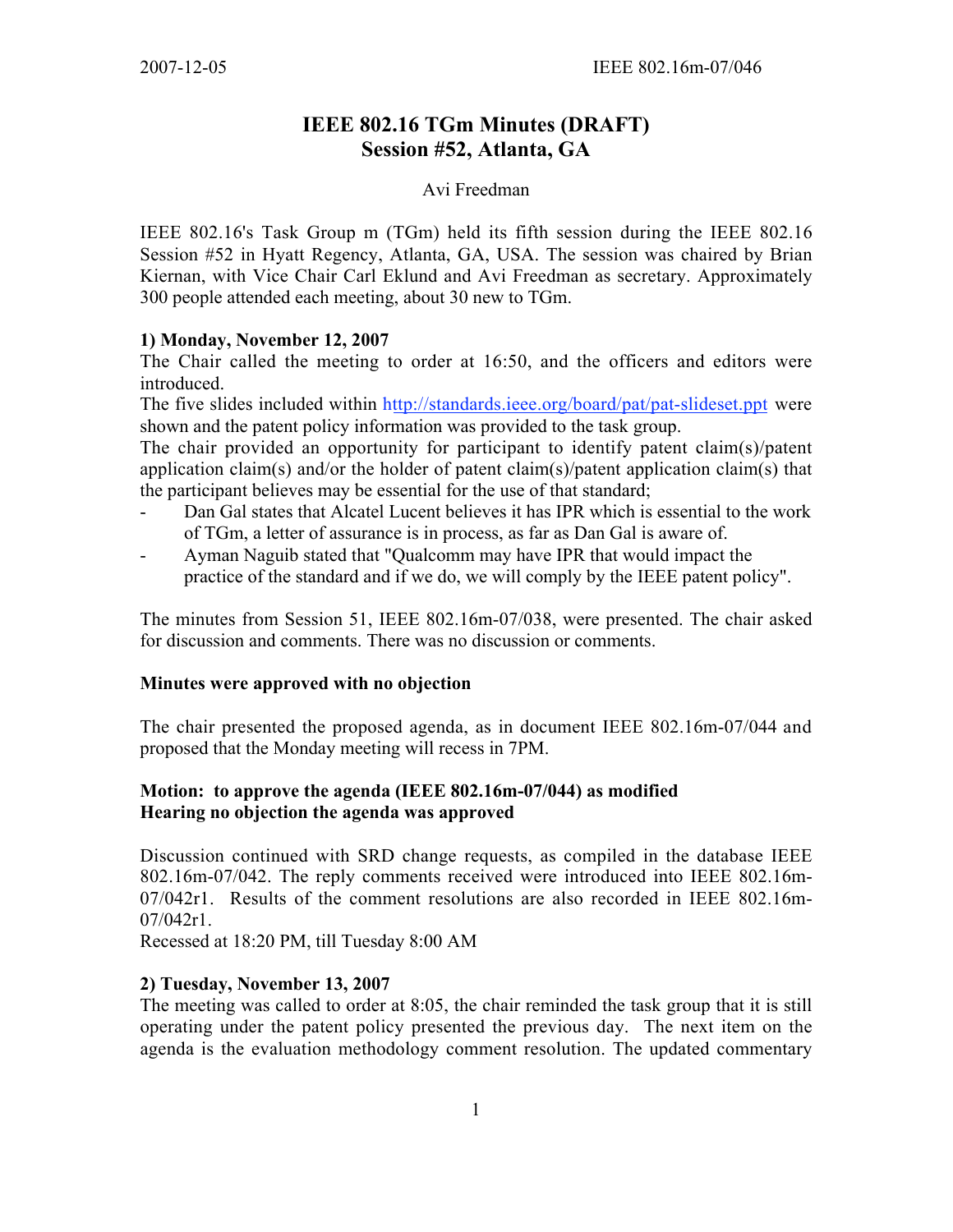database document is IEEE 802.16m-07/041r2. Comments were reviewed and resolved. Recessed for lunch at 12:05PM.

Meeting resumed on 1:15PM, continuing with the Evaluation Methodology Document (EMD).

Discussion on the EMD was not concluded. In accordance with the agenda, discussion began on the System Description Document (SDD) Table of Contents. Contributions proposing different ToC were briefly presented and captured by the SDD editor, Shkumbin Hamiti, who was tasked to prepare a consolidated TOC for review the following day.

Meeting recessed at 5:45PM.

#### **3) Wednesday, November 14, 2007**

The meeting resumed at 08:00AM. Discussion continued on the Evaluation Methodology comments, which include one comment not discussed on Tuesday and two late comments accommodated by the chair.

The proposed EMD editorial resolutions given in document, IEEE C802.16m-07/318 were accepted with no objections and incorporated into the final commentary database.

**Motion:** To adopt all the comment resolutions as recorded in IEEE C802.16m-07/41r3 and authorize the editor to generate a new version of the evaluation methodology document IEEE 802.16 037r2 in accordance with those resolutions. Mover: Roshni Srinivasan Second: Avi Freedman **Motion accepted with no objection**

In accordance with the agenda, a discussion then ensued as to whether or not the Evaluation Methodology document was acceptable for adoption by the Task Group. There was general consensus that at least one more comment round was necessary. The chair agreed to issue a new limited call for comments for the next meeting.

**Motion**: to approve IEEE 802.16m-07/037r2 as a baseline evaluation methodology document **Mover:** Sassan Ahmadi **Second:** Hokyu Choi Not accepted 54: 56

Discussion then continued on the SDD ToC, led by the editor, Shkumbin Hamiti, who presented document IEEE C802.16m-07/320, his proposed consolidated ToC. A straw poll indicated a slight majority desire to adopt document IEEE C802.2.6m-07/298r1 as a working document. Several members objected to this approach. At 10:20, the meeting recessed for a break.

Meeting resumed at 10:55AM. Discussion continued on the ToC.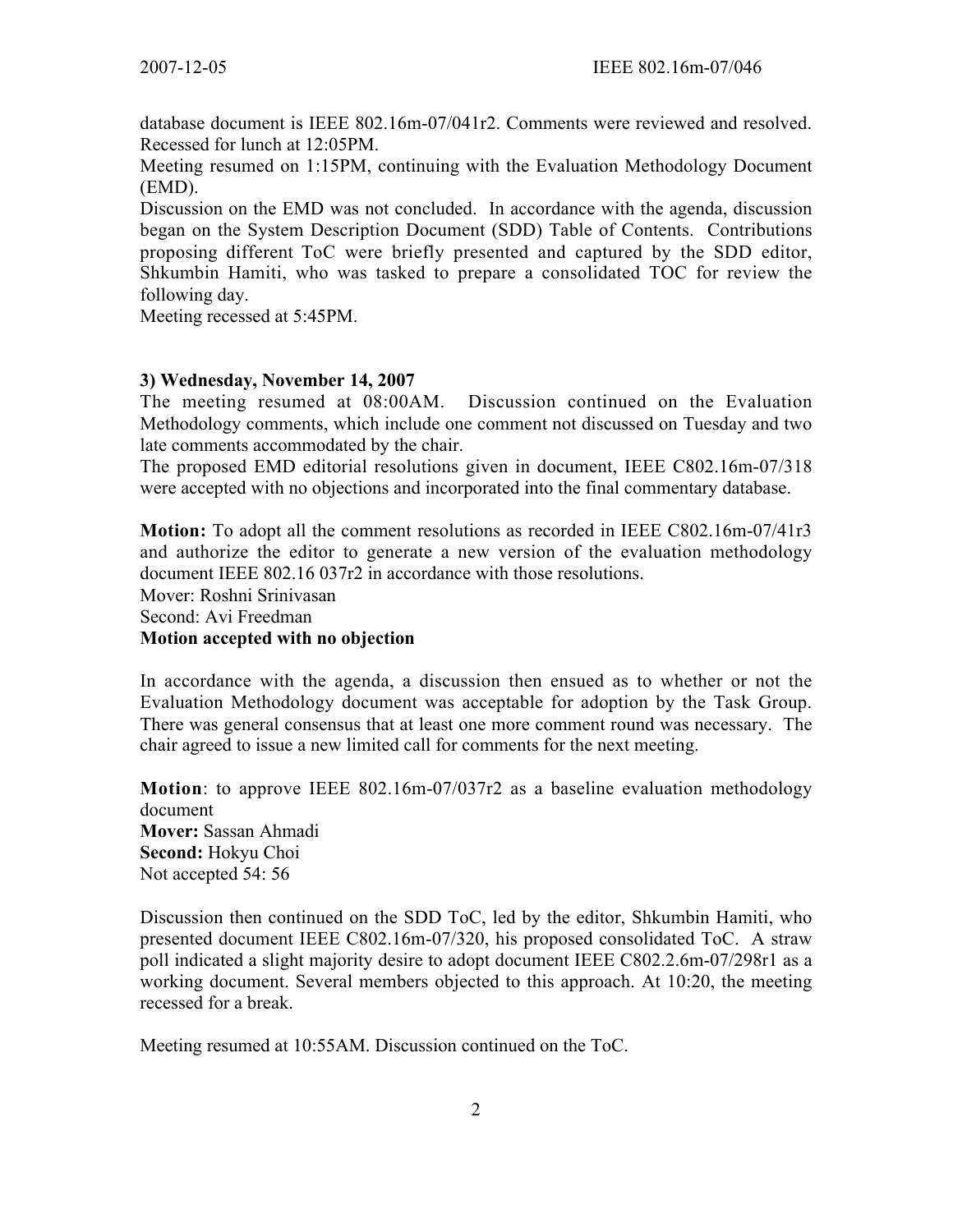2007-12-05 IEEE 802.16m-07/046

**Motion:** The task group does not adopt any specific ToC at this meeting **Mover:** Naftali Chayat **Second:** Gadi Lahat **In favor:** 36 **Against: 77**

**Motion:** to issue a call for comments till tomorrow morning on 298r1 (proposed changes shall not violate the SRD) **Mover:** Jose Puthenkulam **Second:** Belal Hamze After a long discussion, the motion was withdrawn.

Procedure defined by the chair, to continue with the SDD editor's document IEEE C802.16m-07/320, and discuss the first level of the ToC only**.** Recessed for lunch at 12:05 PM.

Reconvened at 1:20 PM, with discussion continuing on the ToC.

Recess at 3:10PM. Meeting resumed at 3:30PM.

The editor's proposed TOC, document IEEE C802.16m-07/320 was discussed and modified. The new revision of this document, IEEE C802.16m-07/320r1, will be used as a guideline for call for contributions, call for comments and allocation of specific SDD contributions.

The contributions were grouped according to the subjects specified in the call for contributions, IEEE 802.16m-07/040. Contributions were then presented in numerical order within a subject area. The following numbers indicate the presentation of either an IEEE C802.16m-07/NNN type contribution or, if provided, a slide version, IEEE S802.16m-07/NNN, of a contribution. Reference models and protocol architecture; 259r1, 281, 282, 286r2, 297, 299r1, 301, 304, 302, 306, 240r3 (only self-organization architecture part) and 251r3 were presented. 287r2 was submitted late and not presented.

The meeting recessed at 5:45PM for the social. The chair indicated that it would reconvene at 8:00AM the following day, commencing with contributions on the frame structure.

#### **4) Thursday, November 15, 2007**

Meeting called for order at 8:05AM, carrying on with SDD presentations on frame structure. The contributions presented were: 215, 235, 242r1, 263, 249, 265, 295r1, 296, 308, 315, 260r2, 240r3, 246, 220 and late contribution 354.

Break for lunch at 12:05PM.

The meeting resumed at 1:30PM, starting with one MAC contribution, 248r2. The chair then thanked all the contributors for their efforts, however the remainder of the contributions, which were primarily PHY, were declared out of scope of the Call for